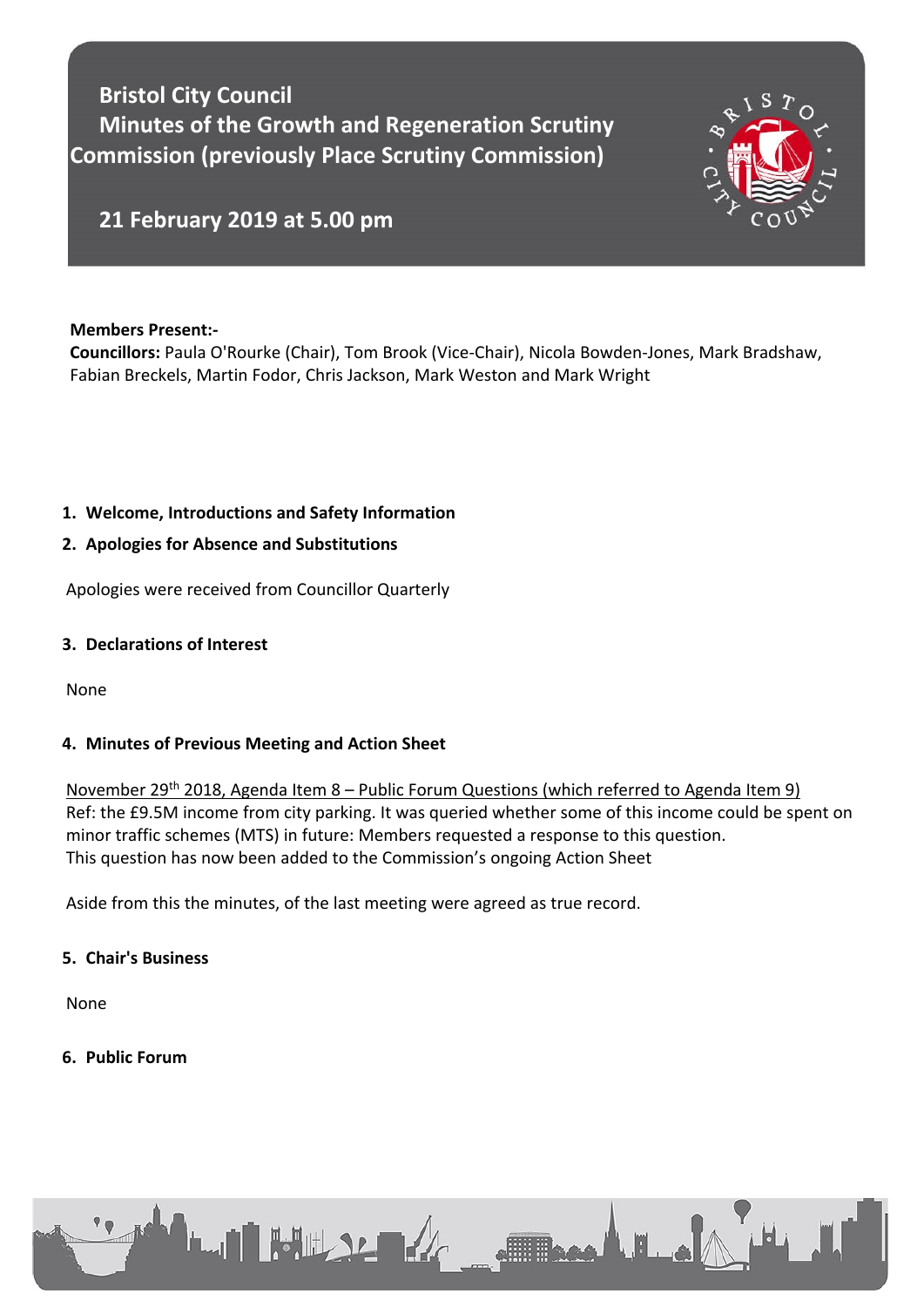The following Public Forum was received: Statement 1: Public Funding for Bus Services Statement 2: Light Rail Issues Statement 3: Clean Air (Related to Agenda Item 11) Statement 4: Clean Air (Related to Agenda Item 11) Question 1: Clean Air (Related to Agenda Item 11)

## **7. Scrutiny Work Programme**

It was suggested by some Commission Members that the Local Plan should be brought to a Scrutiny Commission meeting at the earliest opportunity.

## Cumberland Basin / Western Harbour

The Executive Director, Growth and Regeneration provided an up-date about the current position of the Cumberland Basin / Western Harbour area. He said the area is dominated by the highways network which has an ageing infrastructure and is now coming to the end of its natural life. It was said that the infrastructure requires full renovation and maintenance to extend its lifetime a further 30-60 years but this is likely to cost in excess of £40M. Failure to undertake this work would likely result in its demolition in the future. It was stated that this would be a difficult area to develop and therefore requires a lot of careful planning and thought in-advance. The area provides opportunities for a potential creative quarter to the city. A high level feasibility study of highways and development options had been commissioned. A Project Brief had been provided to 'Arup' and they were currently looking at different options for the area and will finish these at the end of March. There will be a process of public engagement about the potential options during the spring / summer which will lead to the development of an outline business case.

The following points were discussed between Members and Officers:

**LUI FULLSLEA** 

- It was confirmed that there were 10 options being drawn up and all of them would be available for the public to view.
- Members asked what types of schemes were being drawn up. They were informed that the company were given a free reign. However, Members wanted to understand if Arup were provided with a briefing paper. It was confirmed there was a briefing paper yes.
- It was confirmed that this had been funded from the Councils transport budget.
- Members wanted to know if a tunnel was being considered as one of the potential options. It was confirmed that yes a tunnelling option was being looked at as part of the Western side of the area.
- A Member commented that they felt it was difficult to access information about this project and that in their opinion officers were being unusually guarded about it. It was agreed that the feasibility project brief would be provided to the Commission Members and would also be uploaded onto Mod.Gov for members of the public to see. **ACTION: for the Western Harbour project brief to be sent to the Commission Members and uploaded to the meeting webpage.**

**STERNOLD BLO**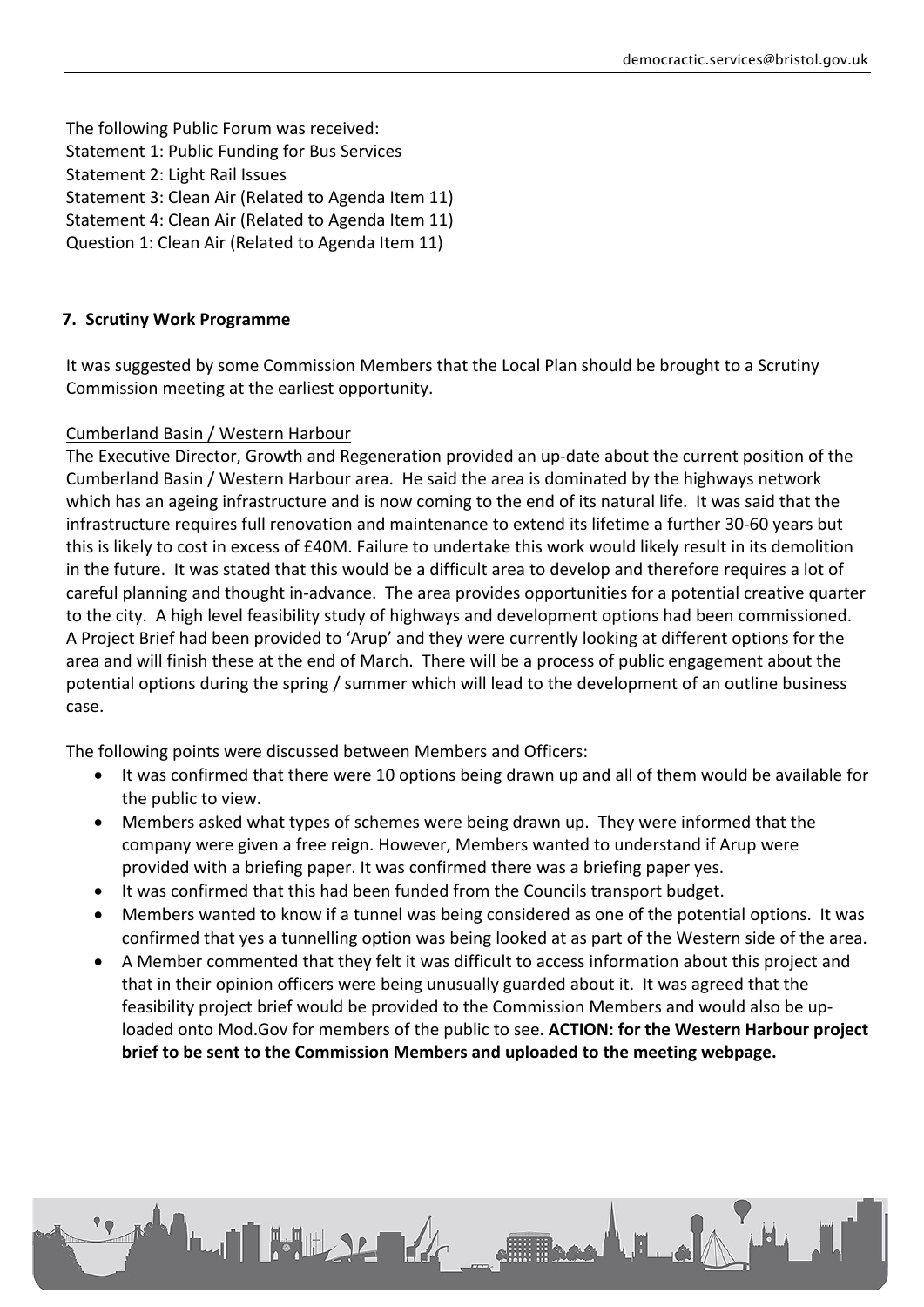It was discussed and agreed that this topic would return to the Scrutiny Commission in the new municipal year. **ACTION: Scrutiny Advisor to ensure that this topic is added to the list of potential items for the 2019/2020 Scrutiny Work Programme Setting Workshop.**

The Work Programme was noted.

## **8. Performance Report - Quarter 3**

The Strategic Intelligence & Performance Advisor introduced the item and took Members through the report. It was said that due to the changes in the Council Directorates the report now contained some additional information compared to previous performance reports. The directorate is on track with a range of measures contained within Appendix A1. Of the 19 measures reported this quarter:

- 11 (58%) are on or above target
- 3 (16%) are below target
- 14 (74%) are performing better than at the same time last year
- 5 (26%) are new measures so have no trend to report or no target.

The following points were discussed:

 BCP425 - Increase the number of affordable homes (AH) delivered in Bristol: Members queried the progress on this indicator and said it didn't appear to positive even though it seemed to be generally understood that targets would easily be achieved this year. Officers were asked qualify the position. Officers said the situation was a lot more positive than had previously been reported and projections indicated that he target for 2018/19 would be achieved. Officers said they knew what developments were in the longer-term pipeline because they are tracking applications coming through the planning process.

It was said that the Communities Scrutiny Commission were looking at some AH information and when this was available it would also be sent to G&R Scrutiny Commission Members. **ACTION: to ensure Commission Members have sight of this information when it is available.**

- Members said they would exercise caution until 'keys are handed over' as many developments don't actually materialise. Officers agreed there was uncertainty but still positivity.
- BCP475 Increase the number of passenger journeys on buses: It was asked if the MetroBus statistics could be separated from other bus figures so that proper comparisons and evaluations could be carried out. It was also asked if it is known whether MetroBus was negatively affecting any other routes passenger figures. Officers said that they hadn't seen any figures where MetroBus had been separated from other services. But they would look into it to see if this was possible. **ACTION: Officers to find out if it's possible to separate MetroBus statistics from other bus services statistics.**

Members commented that there was plenty in the report to be pleased about and that a lot had been achieved.

**LATE WEBSTERN** 

Frank La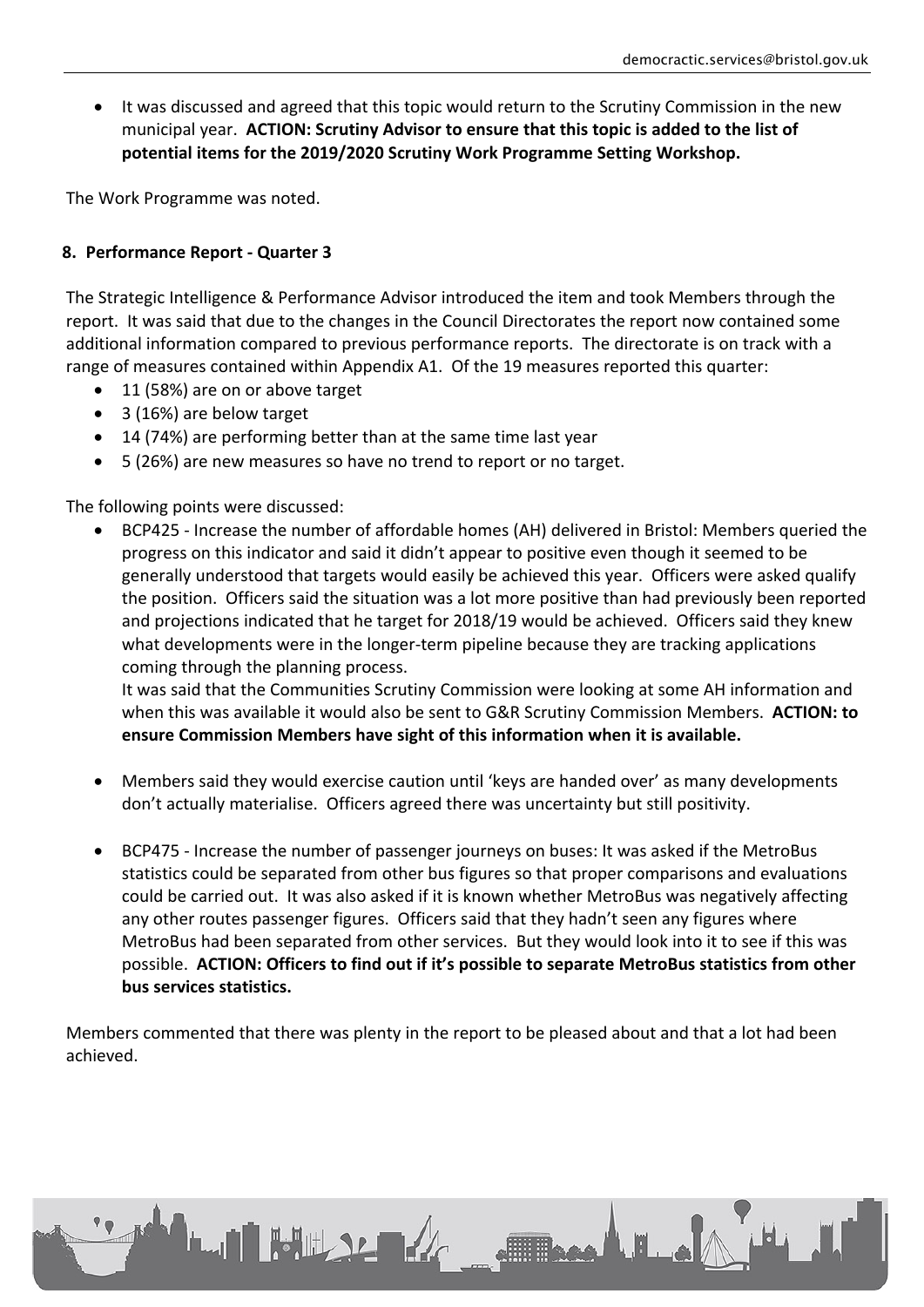# **9. Bristol Housing Festival and Modern Methods of Construction**

The Executive Director for Growth and Regeneration introduced the item and explained that the purpose of this report was to update the Scrutiny Commission on ongoing work in relation to:

- The Bristol Housing Festival
- The council's emerging approach to 'Offsite Manufacture Housing' and 'Modern Methods of Construction' (OSM & MMC)
- The first two innovation projects we are taking forward under the banner of the Bristol Housing Festival.

Officers highlighted that this was an emerging industry but that it is very hard for smaller players in the building / housing industry market to contribute. It was suggested that the vision that emerged from the Housing Festival could provide some of the solutions. These will however need to be tested test in the real world.

- It was reported that 6,500 thousand people attended the housing festival and the response from attendees was very positive. The Council is working with Homes England and the West of England Combined Authority (WECA) on taking some the concepts forward.
- Ideas for delivering faster affordable housing (AH) in Bristol are also being explored.
- Members were taken through some slides that explained new concepts and ideas such as the ZedPods. Chalks Road in St George was one of the sites currently being explored. Officers said efforts were being made to make the ZedPods 100% affordable as young people can only receive £70 per week Housing Support.
- Officers said that the creation and investment in local jobs was also another major factor in these projects. Some of the smaller suppliers are particularly keen to demonstrate what they can do.

The following points were among those discussed and asked by the Members of the Commission:

- Could people get mortgages for these types of homes? It was replied that these types of accommodation are mainly for renting. They have a warranty for 60 years. They are 'prefabs' and good quality which is essential. It was said however that discussions are taking place with an ethical bank about potential future funding opportunities. One Member said that he was aware of a building society that is trying to come up with arrangements for mortgages for modular homes.
- The future of building council houses was briefly discussed and it was asked if some of them could be built along these lines, perhaps via the Councils Housing Company. Yes that was a possibility but officers said they aren't yet at that point but it was being discussed.
- Members said they were generally impressed by what was being shared with them but expressed some slight frustration at the pace of things happening. Officers said they were very keen to be able to demonstrate that modern methods of construction can be delivered at pace and that they are continually learning by testing new ideas.

These LE .

 Members asked how the modular homes sit with regards to current planning regulations size standards. Officers said there were some challenges with the national space standards which

**LAN HULLAR ARE**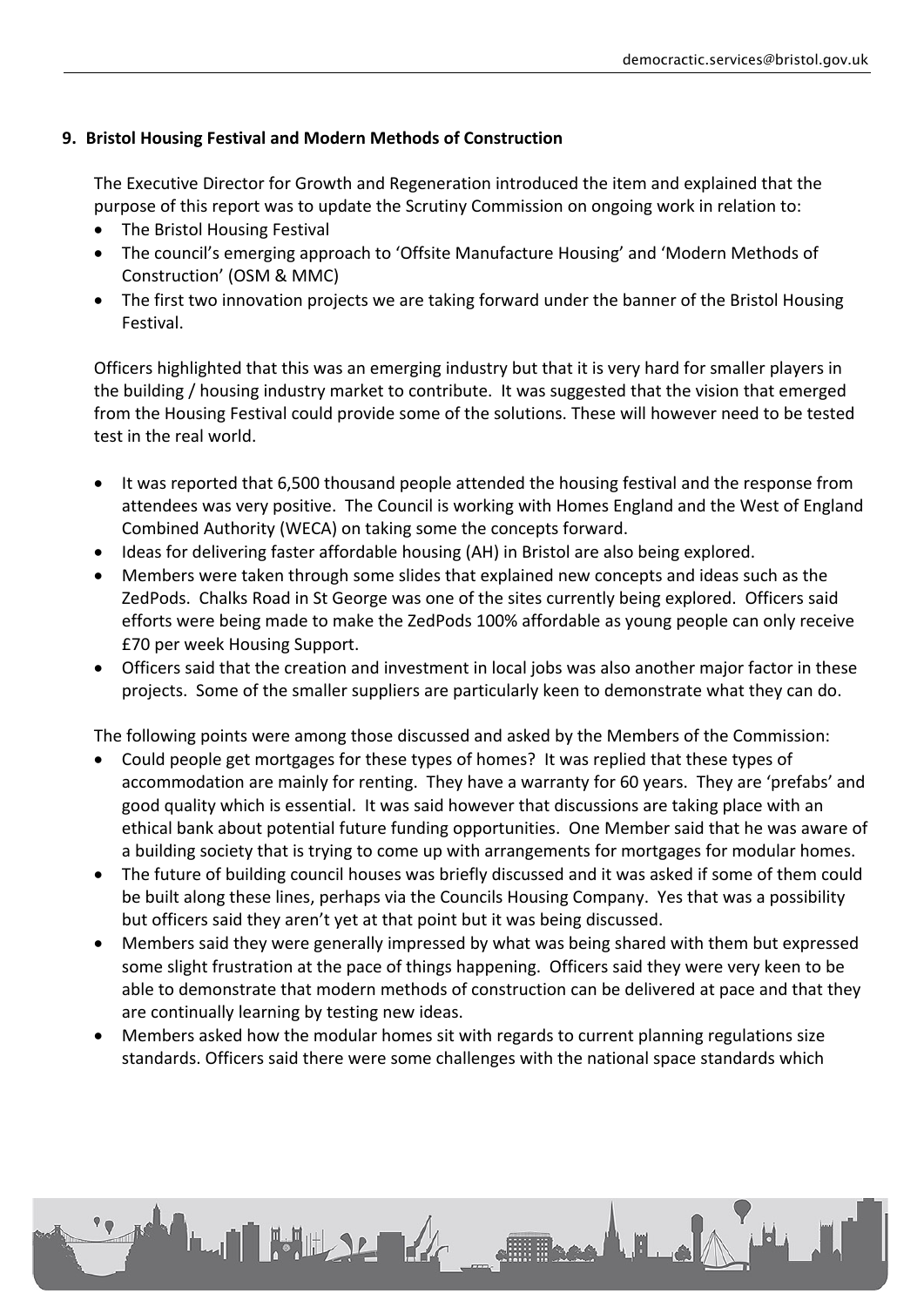came into practice several years ago. These are being looked at in light of the current housing crisis. There is also work being undertaken locally as there is definite appetite for some very small units and BCC would like to take a flexible approach to this particularly for those modules which are to rent. A Member commented that size standards had also become an issue at planning committees where many people object to houses being split up into small flats resulting in the number family size houses being reduced. Officers said that there were now a number of key issues that require up-dated planning guidance and practice notes. This would also help to ensure potential developers don't need to get all the way to planning committee stage before they can gauge if it's like they might get the go-ahead.

 Members asked if new methods of construction will require fewer numbers of workers and different types of skills than traditional house building would. Yes 'different skills sets' was the response but this would hopefully be a hub and spoke approach with a view to ensuring that SMEs (small and medium-sized enterprises) are also part of the whole process.

The Commission thanked the Officers for their time.

## **10.Bristol Local Flood Risk Management Strategy, including River Avon Flood Strategy Update**

The Flood Risk Manager introduced the item to Members and confirmed that this was the annual update to the Growth and Regeneration Scrutiny Commission on progress with our Local Flood Risk Management Strategy, with a focus on the Avon Flood Strategy project. Officers were seeking Scrutiny's advice and feedback on their progress to date and next steps.

The Commission's views were also sought on how officers can work closer with communities to raise awareness of the flood risks posed to the city, as well as wider resilience issues. It was noted from many examples across the country that show engagement is low until an event occurs. Officers confirmed they have struggled in the past to engage with local people on this. This was perhaps because Bristol hasn't experienced a major emergency /incident for a number of years. Officers were keen to discuss how the strategy can be used to raise awareness and advocate a more proactive approach. Officers explained the summary of works completed and how the flood defences that had been used and were successful.

The following points were discussed and questions asked:

**LAN HULLY ARE** 

- The two major sources of flood risk for Bristol i.e. tidal and fluvial. Members were told that there are now a number of tunnels in place that would help to prevent a repeat of the 1968 floods but there is still more preventative work that can be done.
- River Avon Flood Strategy: is one part of a much broader strategy although it is a considerable part.
- Officers said that Bristol has been lucky to-date but they want to proactively manage risks.
- The Natural Streets Approach; which reduces surface level flooding is good for biodiversity and traffic management. Officers recommended that more of these are built.

For La La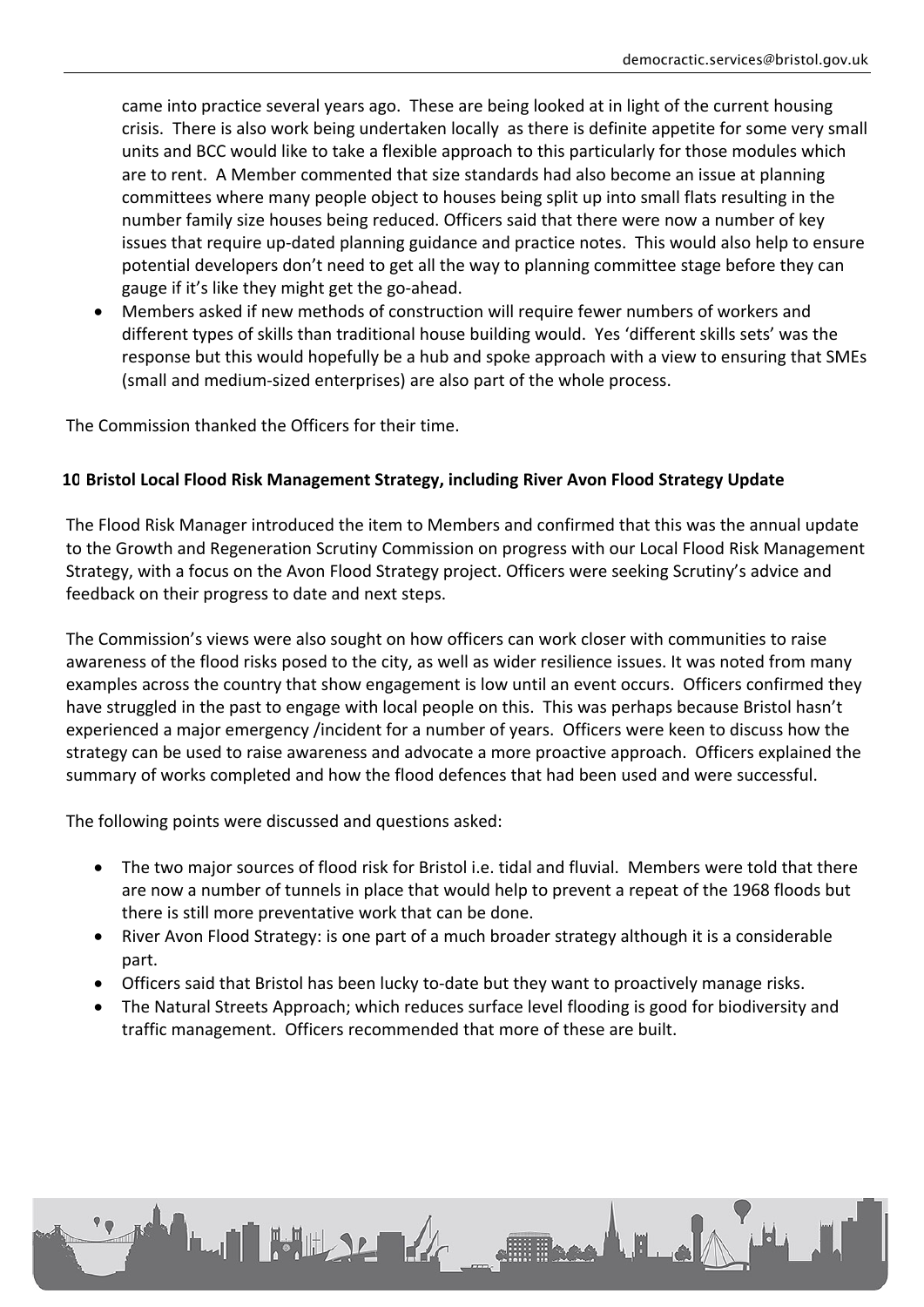- Members asked about the Harbour operation and if this could provide any solutions. This was however already being used to its full capacity.
- Tidal flood waters; Members were told that it's not possible to hold it back up-stream as there is not enough storage.
- It has been concluded that dredging rivers can actually makes things worse by allowing larger volumes of water to enter the water ways at a faster rate.
- A tidal barrier and river front defences and public realm are currently being looked at.
- Officers asked for any advice on how they can spread messages out in the community. It was suggested that now that Neighbourhood Partnerships were no longer in existence they focus on community groups that either show an interest or on those with an environmental emphasis. Members said they were happy to be contacted about local groups in their wards
- It was asked if the strategy had been delayed in any way as officers were exploring bigger projects and had the strategy changed. It was said that there weren't any changes and that they were currently undertaking feasibility assessments.
- A Member said that he had followed the progress of the strategy closely for a number of years and that even though communities hadn't really engaged in the process, there were risks and threats now more than before. And that given their positions, the potential developments at Cumberland Basin and St Philips in his view gave further cause for concern. Officers said that holistic solutions would be built in to the strategy and any potential schemes at every stage and that these would be well-thought-out before any building could be considered.
- A member suggested using the term 'climate emergency' to encourage more people to engage.
- It was also suggested that if there are health implications then Public Health and schools should be involved.
- Members said that the Flood Risk Management Strategy was on their radar so to speak and that there is enthusiasm to keep it on their agenda and for scrutiny to play a constructive and challenging role. It was suggested that in light of potential developments a discussion should take place to identify when this should be brought back to the commission. **ACTION: for the Bristol Local Flood Risk Management Strategy to be included on the 2019/2020 Scrutiny Work Programme**

# **11.Clean Air Plan**

The Chair commented that this agenda item was in the context of the Mayors letter to the Under Secretary of State for the Environment, Dr Thérèse Coffey MP.

Officers outlined the current situation and said that the work on the Outline Business Case for the Nitrogen Dioxide Compliance Plan had taken longer than initially anticipated and so the Council was unable to submit the Plan by the requested date of December 2018. The City Council is working with Defra in continuing detailed technical work on the Outline Business Case to fully explore all possible options. This includes an option which does not require the charging of private cars.

**LAN HULLER** 

ALL A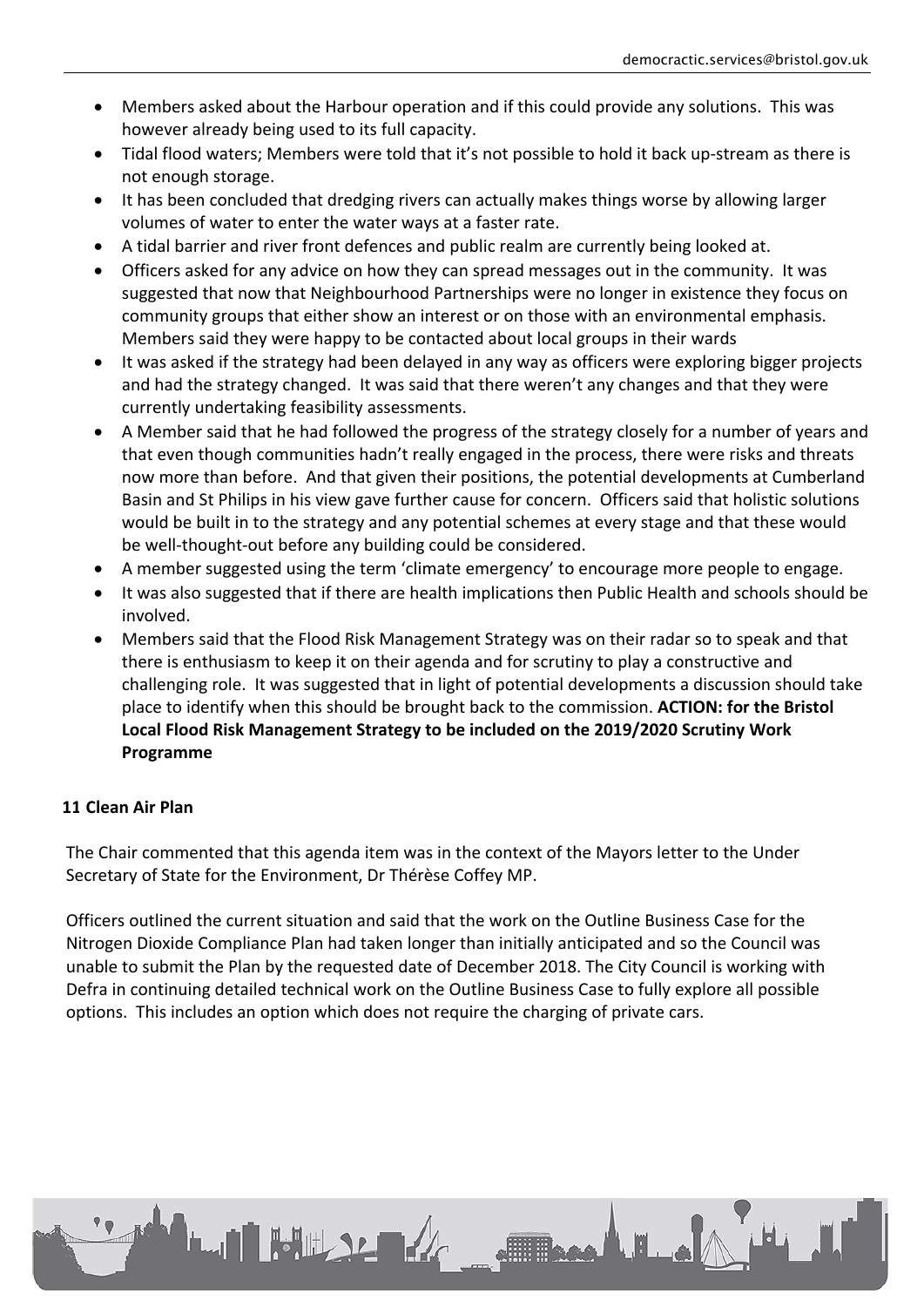Officers said there are two main issues needing to be addressed which are particulates and nitrogen dioxide however the burning of solid fuels is also an issue.

The Chair reiterated that this agenda item was in the context of the Mayors letter to the Under Secretary of State for the Environment which had laid out Bristol City Council's position in developing an approach to improving Bristol's air quality.

- As was stated in the report, senior officers met with the Government's Joint Air Quality Unit on 11th February 2019 to discuss progress on the Outline Business Case (OBC). Officers said it had been reported then that BCC would not be submitting the OBC as they were relooking at alternative options to reach compliance. The letter it was said 'sets out the Council's position'.
- A Member asked if officers were 'right back at the desk-top stage' again. He stated that last March officers said they were trying to protect those on low incomes as they were most at risk but asked how was the Council protecting those at risk dying early?
- It was asked how and why other cities are doing this and Bristol isn't yet. In response it was said that Southampton has just said that it is not doing Clean Air Zone as they need to revisit some elements first. Bristol it was said wants to learn from others too but others are changing their assumptions as well. Officers said that everyone was of the view that this needed to be done but there were also a range of other issues to consider. The modelling showed the proposed options would have a disproportionate effect those on low incomes.
- The Chair said that the Mayor speaks of unacceptable outcomes and yet the courts have said that this must be completed in the shortest possible time.
- It was suggested that a transport policy change is needed that for example targets buses and taxis. The bigger challenge it was said was cars but perhaps this was for a later day.
- Some Members described the pollution levels as a public health issue and asked why the Council couldn't start with some practical actions such no idling zones outside schools and play areas. One Member was suggested that people should be made aware of poor air quality issues so they can take precautions. It was replied that there are high levels of pollution almost all of the time and that warnings could result in scaring people in appropriately. It was argued that at least people would be alerted to it as they are with such things as congestion problems.
- The Cabinet Member for Transport said that there will shortly be a freight consolidation trial for 6 months along the Avon Portway.
- One Member said that he had previously shown some draft plans to his residents and their view was that it could push more traffic on to A37 and negatively affect their life expectancy.
- It was strongly suggested by a Member that 'no one has asked the poorest people what they think about this' and that the Council was supposed to be doing this. Members subsequently requested an up-to-date timeline of what will happen when. **ACTION: Officers to provide this information to Members**
- Officers said lots of engagement work had been undertaken but not 'public consultation' yet because the Council doesn't know what it is consulting on yet. The Chair said that the Mayors letter says we need to re-model again and we need resources to do it. **ACTION Members asked if they could have a breakdown of costs required.**

**LAN HULLER** 

10 Base La